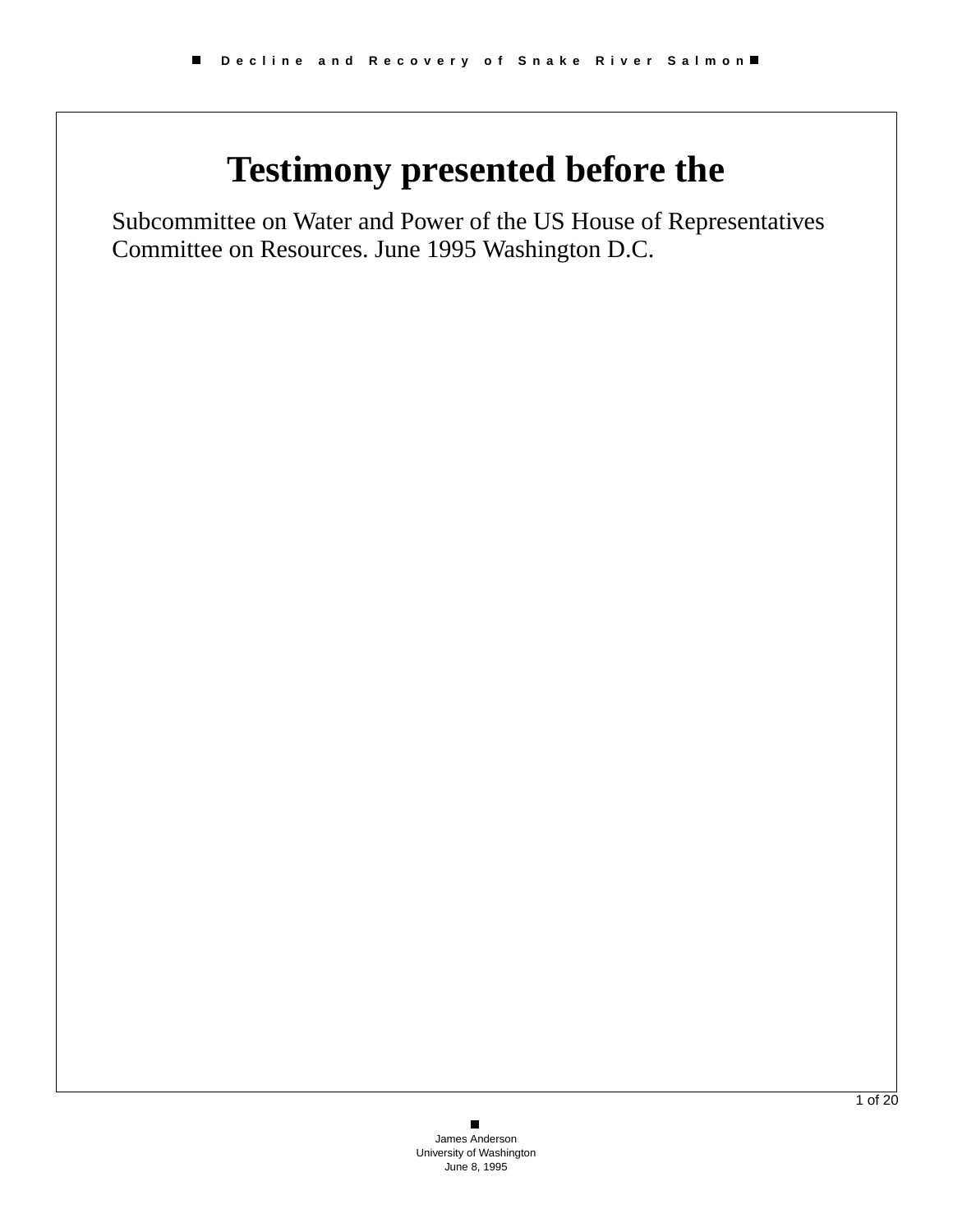## **Decline and Recovery of Snake River Salmon**

Information based on the  $CRiSP<sup>1</sup>$  research project

James Anderson University of Washington

Columbia River stock declines resulted from long term loss of habitat, commercial harvest, changes in the ocean, and development of the hydrosystem.

The completion of Snake River dams in 1976 changed the river ecology. To mitigate these changes fish are now barged from Snake River dams to below Bonneville dam. Coincident with hydrosystem completion and barging, the ocean went through a fundamental change which decreased survival of fish entering the ocean.

Controversy exists as to the importance of the ocean and dams in producing the recent stock declines. The controversy can be distilled into two competing stories: *It's natures fault (ocean)* vs. *It's our fault (dams).*

Our research indicates that, although many factors have caused the salmon decline, barging and improved dam passage have mitigated much of the effects of dams. Poor ocean survival is likely the most important factor in the recent decline.

Flow and spill actions in the recovery plan are analyzed and shown to be ineffective recovery actions. Contrary to the claims of some analyses, the flow augmentation will have little impact on survival. Spill can actually *decrease* survival because of the resulting gas bubble trauma. Moreover, it is likely that the 1995 spill actions decreased fish survival significantly. Our research suggests that improving barging and dam passage are the most effective salmon recovery actions.

The controversy can be resolved by testing scientific claims in a peer review process and by continued monitoring, experimentation, and evaluation of barging, flow, spill, ocean conditions, and fish condition on fish survival. Open access of information, models and analyses is essential for salmon recovery. The World Wide Web is a our best means of achieving open access.

<sup>1.</sup> The University of Washington has developed the Columbia River Salmon Passage model under funding by Bonneville Power Administration. The project began in 1989.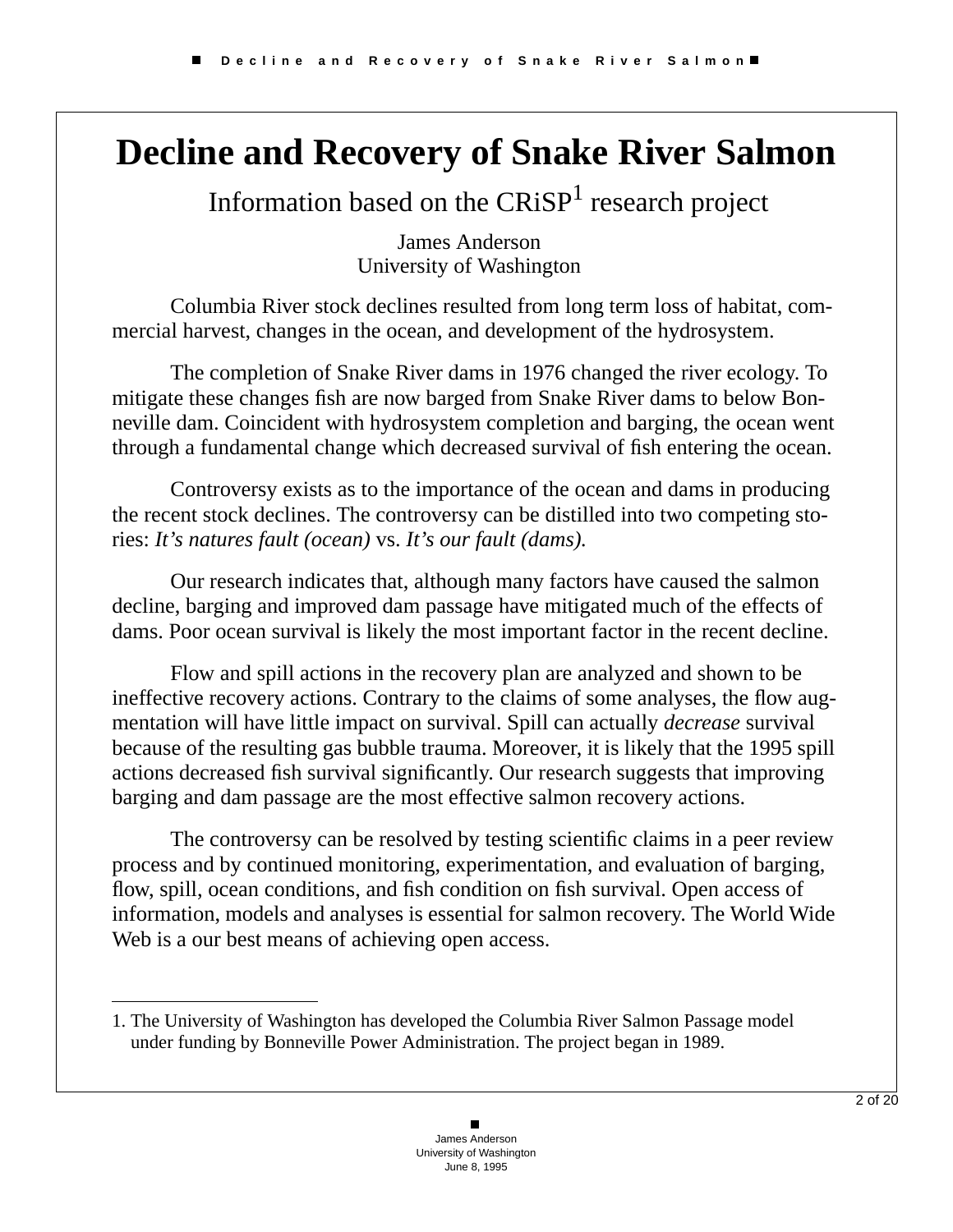

Habitats used by Endangered Snake River salmon

- 1 Egg in redds
- 2 Juveniles in tributaries
- 3 Smolts in river migration
- 4 Smolts in estuary
- 5 Adults in ocean
- 6 Adults in river
- 7 Adults on redds



- **•**Major recovery actions focus on mainstem juvenile passage (3) Including:
	- Barging fish around dams
	- Increasing water flows in river
	- Spilling water over dams
	- Improving fish diversion away from turbines

To determine if these actions are prudent we must consider the reasons for fish declines and the effectiveness of the recovery actions.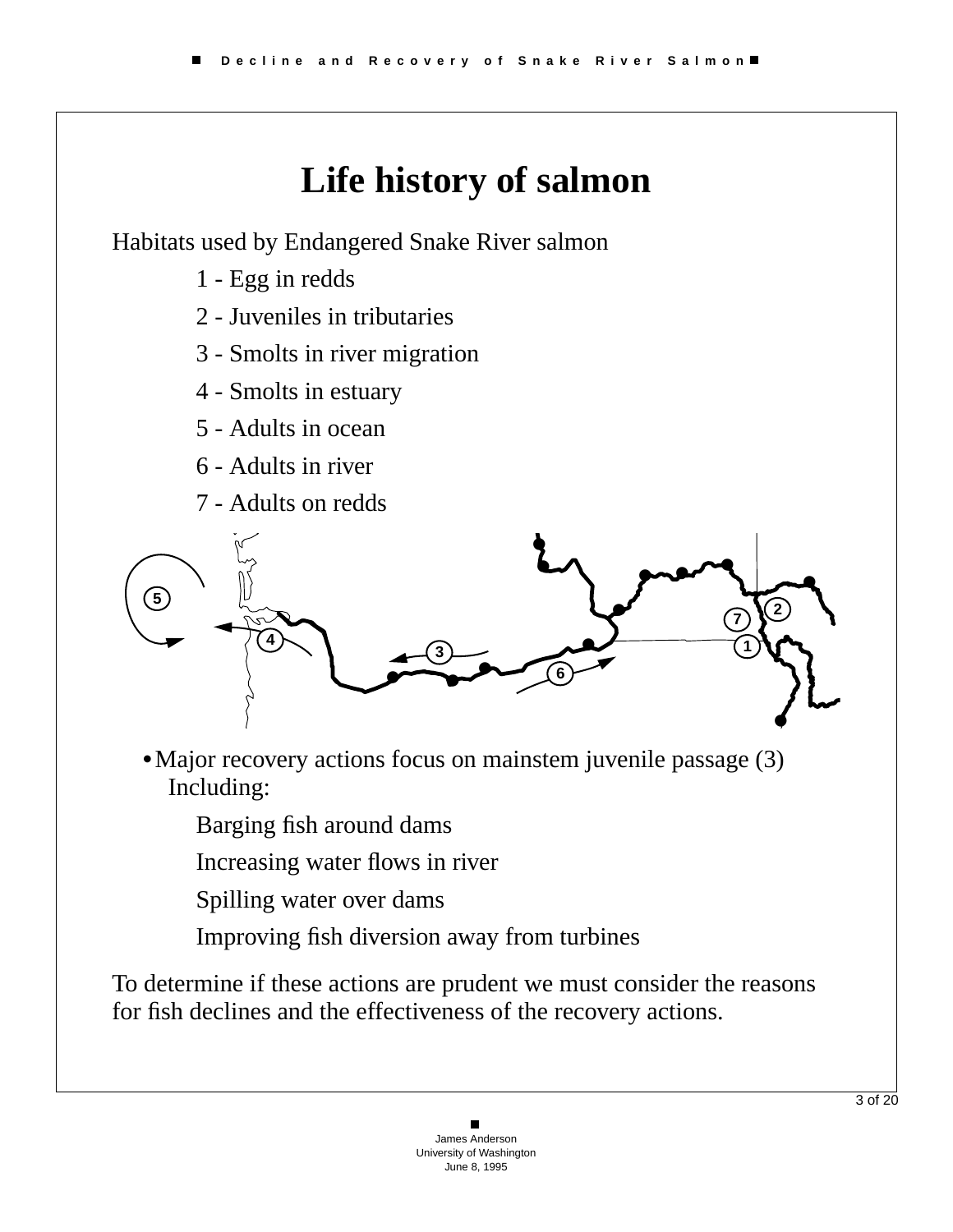

Significant events in the Columbia River chinook populations:

- **•**Fishery expansion between 1865 and 1885
- **•**Stable fishery between 1885 and 1920
- **•**Fishery decline after 1920
- **•**Population declined to record lows after 1977
- **•**First dam on-line in 1932, last dam on-line in 1982
- **•**Snake River populations declared Endangered in 1992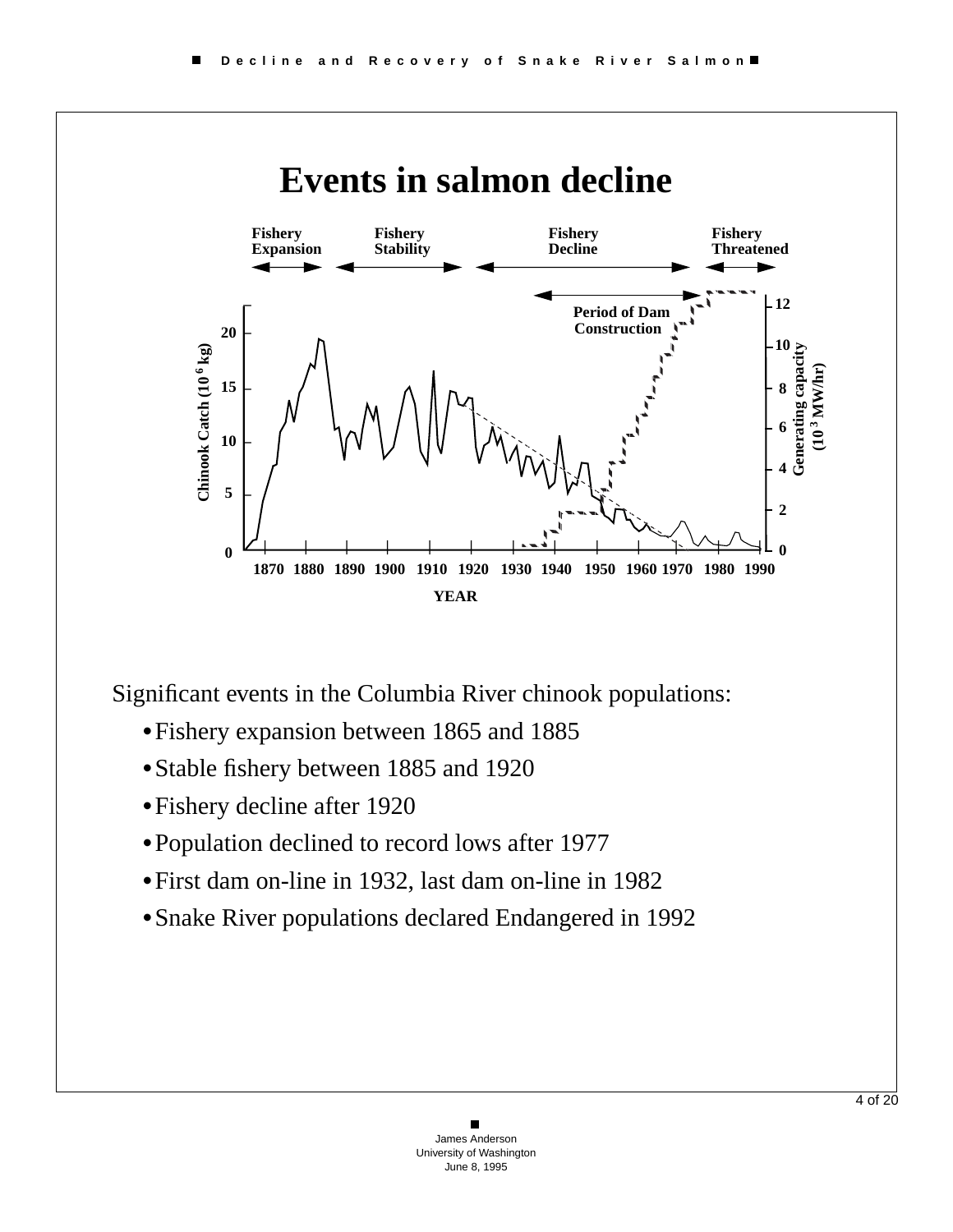### **Beliefs in why stocks have decline are influence by several simultaneous events**

- **•**Ocean conditions changed negatively impacting survival
- **•**River conditions worsened by low flows and dams
- **•**Fish barging coincided with changes in river and ocean conditions

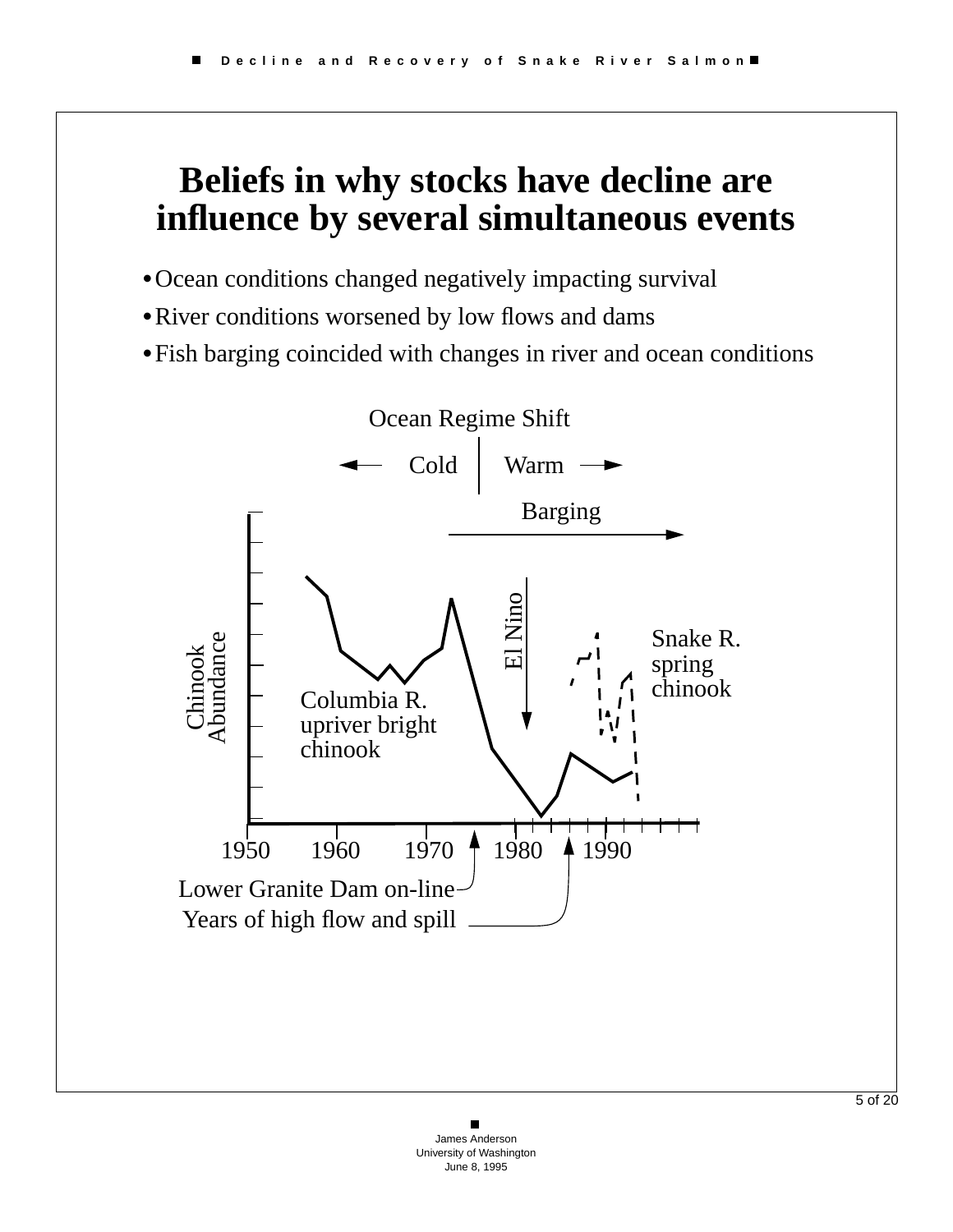## **Two opposing stories and reasons for the recent stock decline**

#### **It's Our Fault: Mitigation efforts have failed**

- **•**barging kills fish *(based on stock decline with barging)*
- **•**low flow kills fish *(based on smolt-adult returns & travel time)*
- **•**high mortality passing dams (*based on turbine survival studies*)

#### *Recovery plan actions for it's our fault:*

- **•**stop fish barging
- add more flow to entire river
- **•**improve dam passage with spill and bypass systems

#### **It's Nature's Fault: Mitigation efforts have worked**

- **•**barging saves fish (*based on transport & in-river adult returns)*
- **•**poor ocean survival kills fish *(based on decadal patterns in stocks, temperature and winds)*
- **•**high mortality passing dams (*based on turbine survival studies*)

#### *Recovery plan actions for it's nature's fault:*

- **•**increase and improve fish barging
- add more flow to collector dam
- **•**improve collection for barging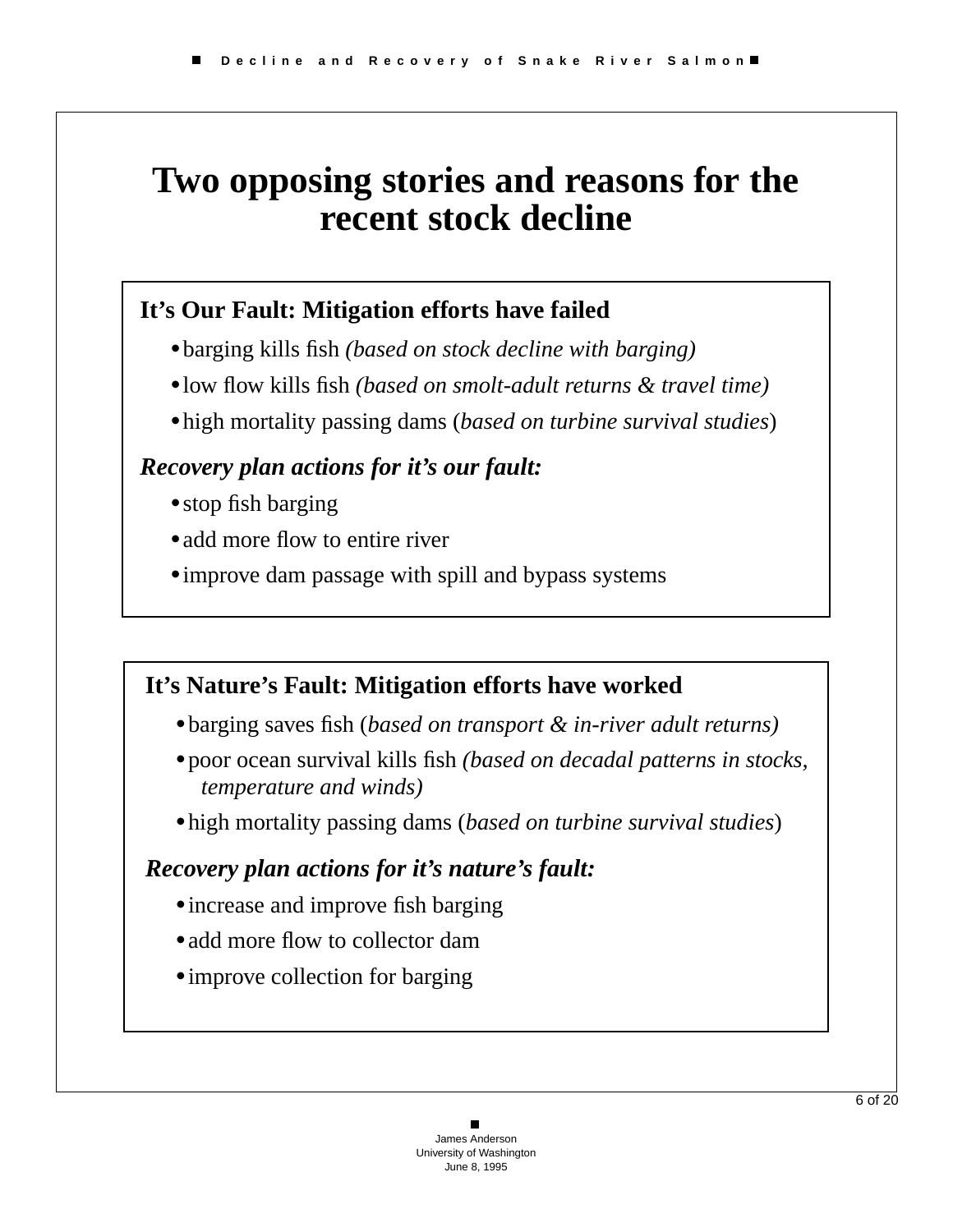## **Evidence for and against fish barging**



**•**Evidence against: Fish runs have declined during barging, therefore barging is ineffective



**•**Evidence for: In nearly all barging studies the survival of returning adults barged as juveniles was 50% to 300% greater than the survival of adults that were not barged as juveniles.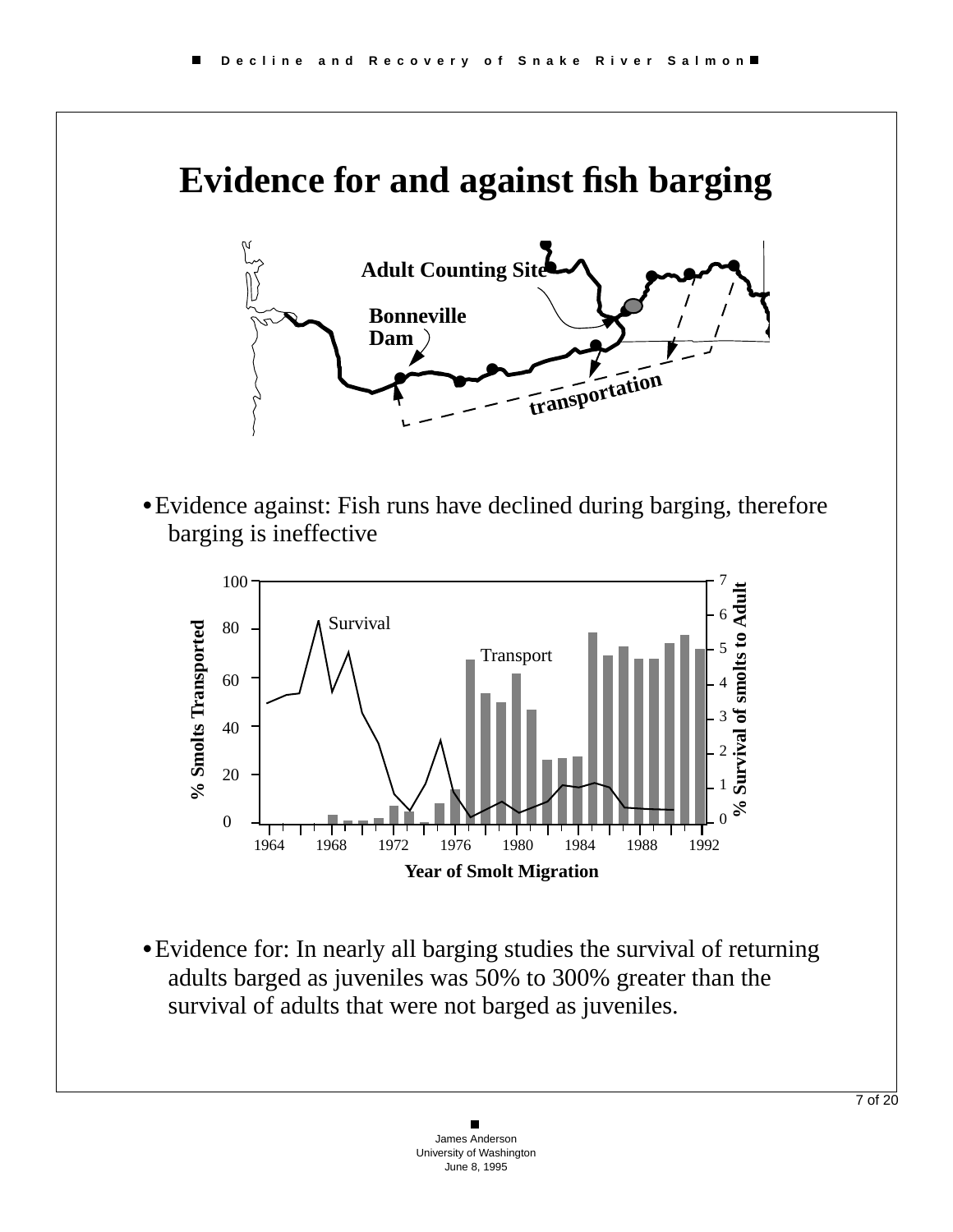## **Effect of travel time on survival**

A measure of survival, smolts to adults returns (SAR), increases with decreasing travel time through the Snake River (TT). This finding has been used to justify flow augmentation and reservoir drawdown to improve survival to adults. The rationale is that increased flow or reservoir drawdowns will decrease travel time of smolts in the Snake River, thereby increasing survival of adults back to the spawning grounds.

The analysis ignores non-travel time effects including the relationship of seasonal temperature and flow and the ocean regime shift that affected all North Pacific stocks. Both factors can have a significant effect on survival and generate a correlation between SAR vs. TT.

Reservoir drawdown and flow augmentation will have very different, and possibly negative, impacts on temperature and little impact on ocean conditions.

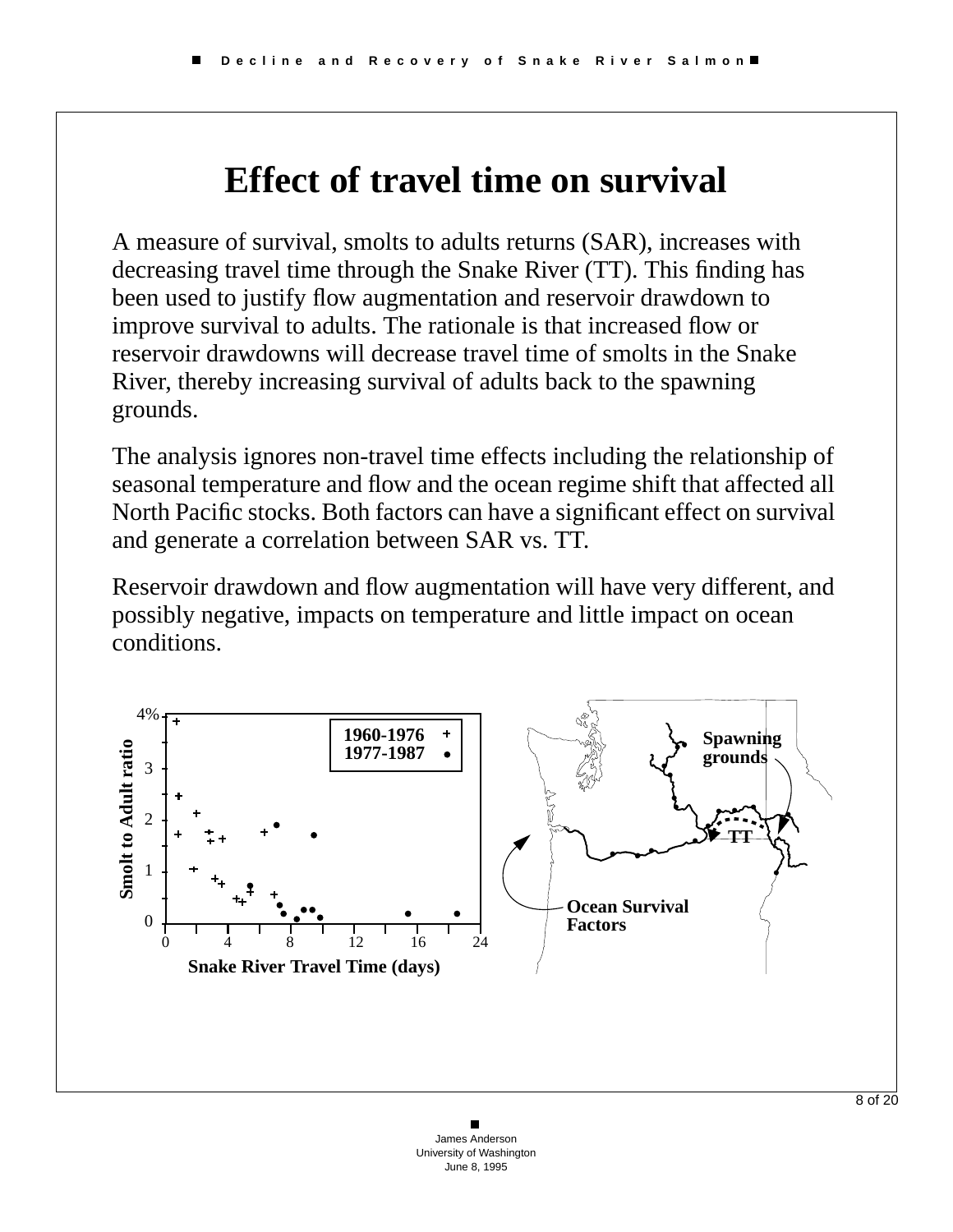## **Ocean regime shift and smolt survival**

The ocean regime shift involves a switch between two basic patterns of temperature and currents in the North Pacific. In the shift the subarctic boundary moves, north in warm years and south in cold years. The shift occurs every few decades. The last major shift occurred in 1977 when the ocean switched from the cold year pattern to the warm year pattern. We are currently in a warm pattern.



The ocean regime shift is correlated with stock abundances. The warm pattern favors Alaskan salmon. The cold pattern favors west coast salmon.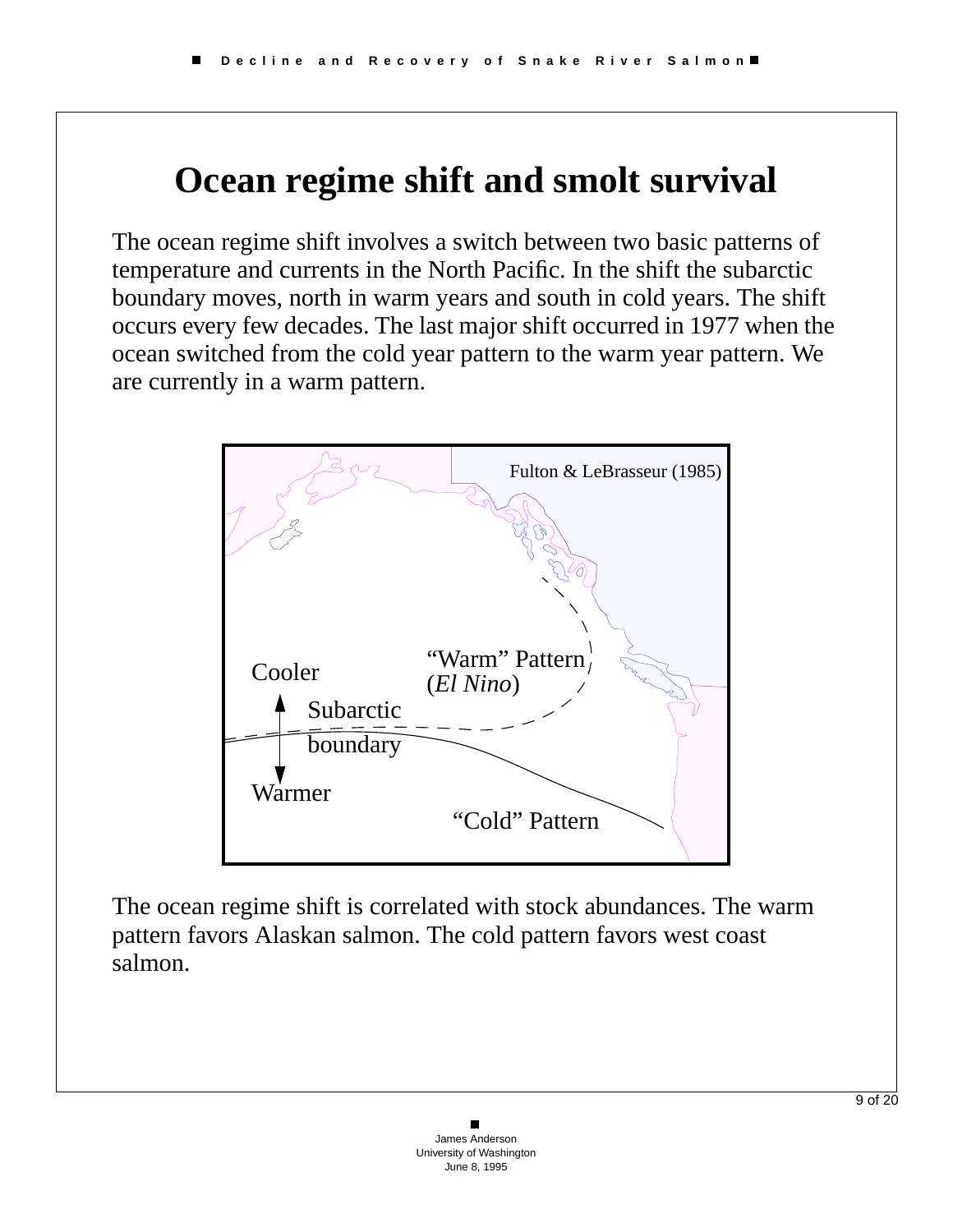

James Anderson University of Washington June 8, 1995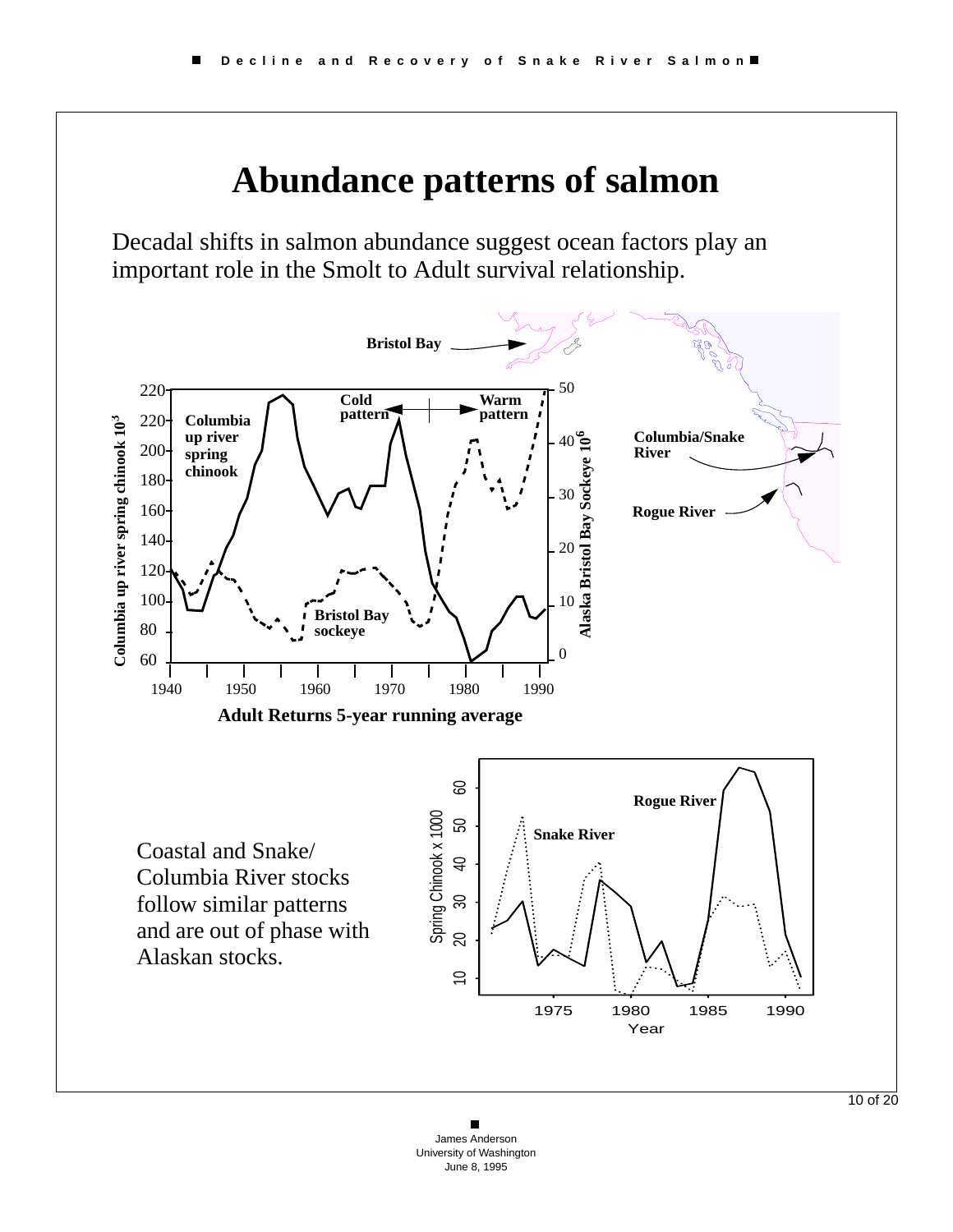### **Columbia River spring transition**

The ocean regime shift alters the date of the transition from winter to summer river plume patterns. The timing of the transition and smolt ocean entry may affect smolt survival. Fish entering the estuary prior to the transition appear to have lower survival than fish entering after the spring transition.



James Anderson University of Washington June 8, 1995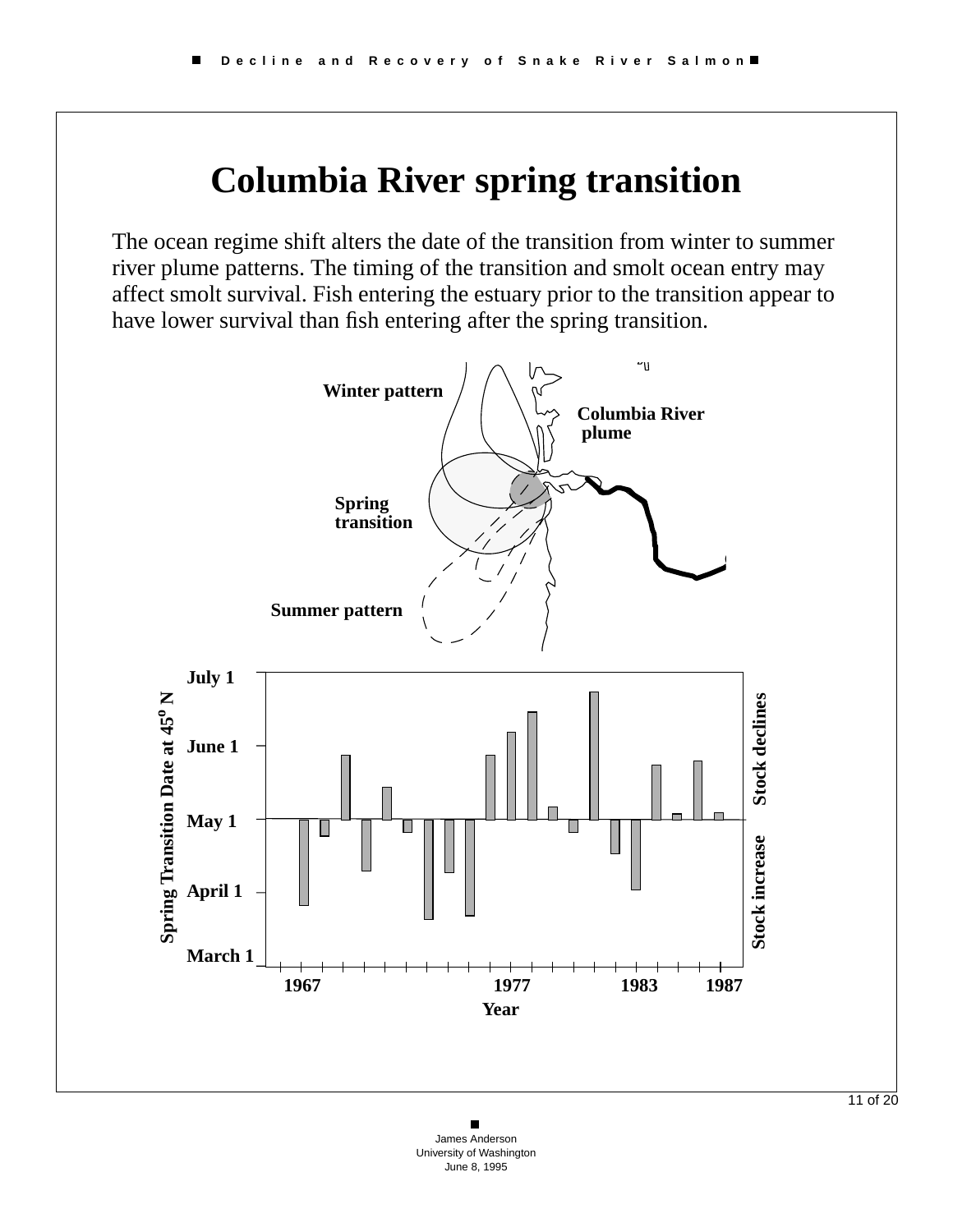### **Which story is right?**

•The story, "*It's Our Fault*," is based on river correlations

**•**The Story, "*It's Nature's Fault*," is based ocean correlations

The survival/travel time relationship is generated by data from the period prior to the Snake River dams (1976) and the ocean regime shift. Both graphs below can be generated with the ocean survival hypothesis.

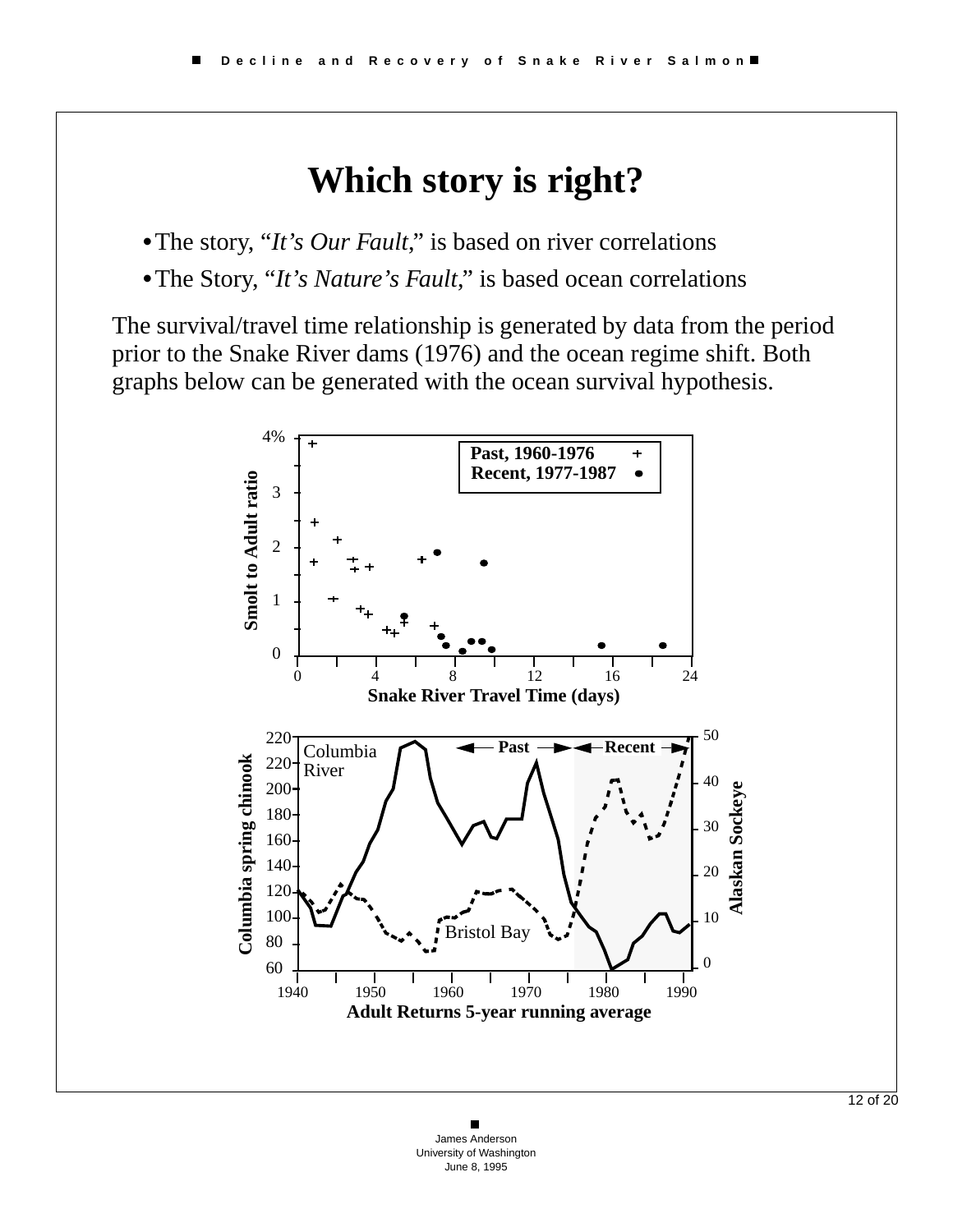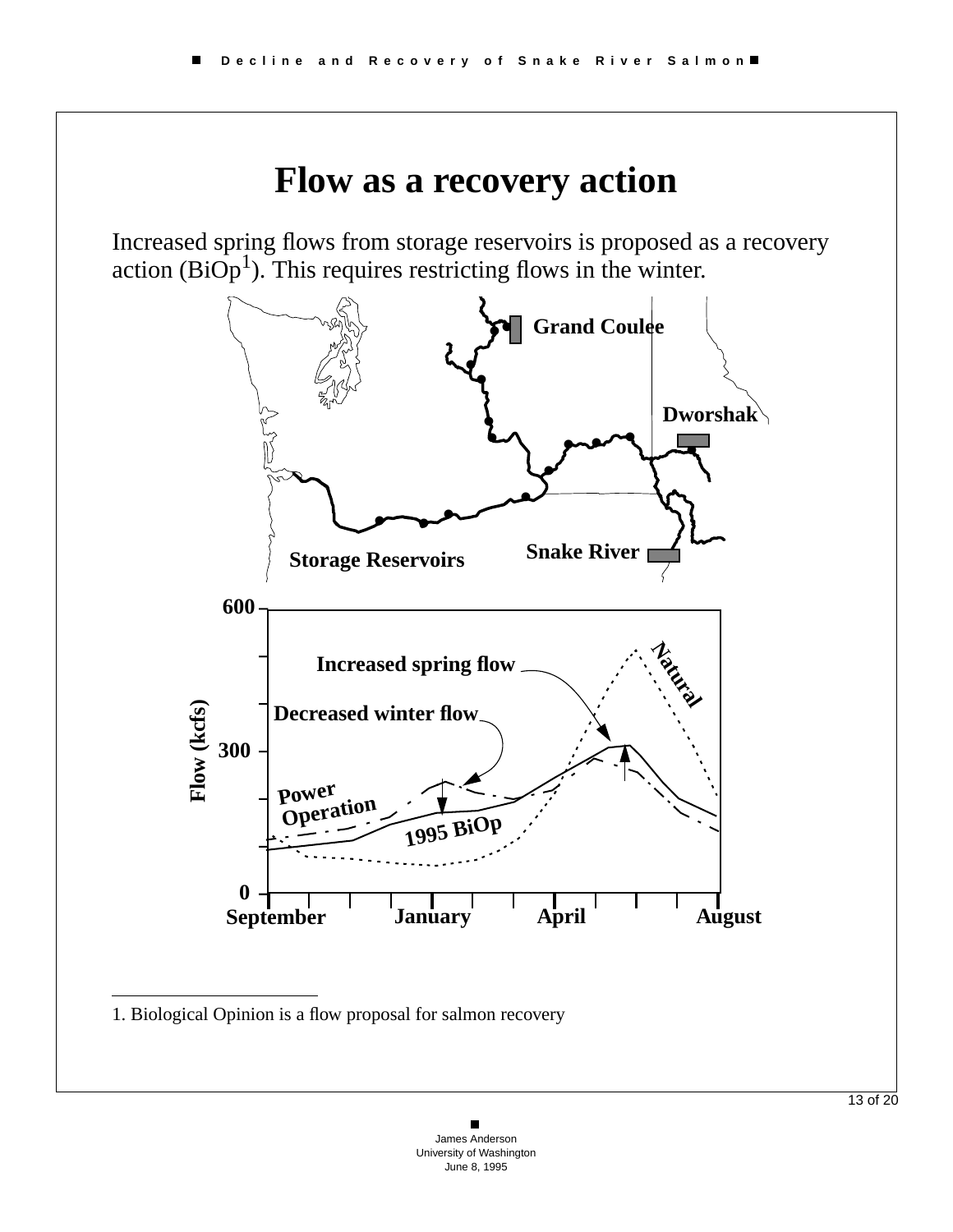# **Flow benefits are evaluated with models**

Models of mainstem juvenile survival disagree on the impact of flow. The  $FLUSH<sup>1</sup>$  model uses older survival data and predicts large benefits from faster travel through the river. The  $CRiSP<sup>1</sup>$  model uses more recent data and predicts smaller benefits from faster travel through the river.



 Spring chinook survival vs. travel time to John Day (JDA) or Little Goose dam using the FLUSH model and a corrected curve assuming a constant rate coefficient based on survival data from 1978 onward, which are indicated by circled dots. The square is the result of the 1994 survival study projected to John Day Dam.

<sup>1.</sup> FLUSH was developed by the States and Tribes; CRiSP was developed by U. Washington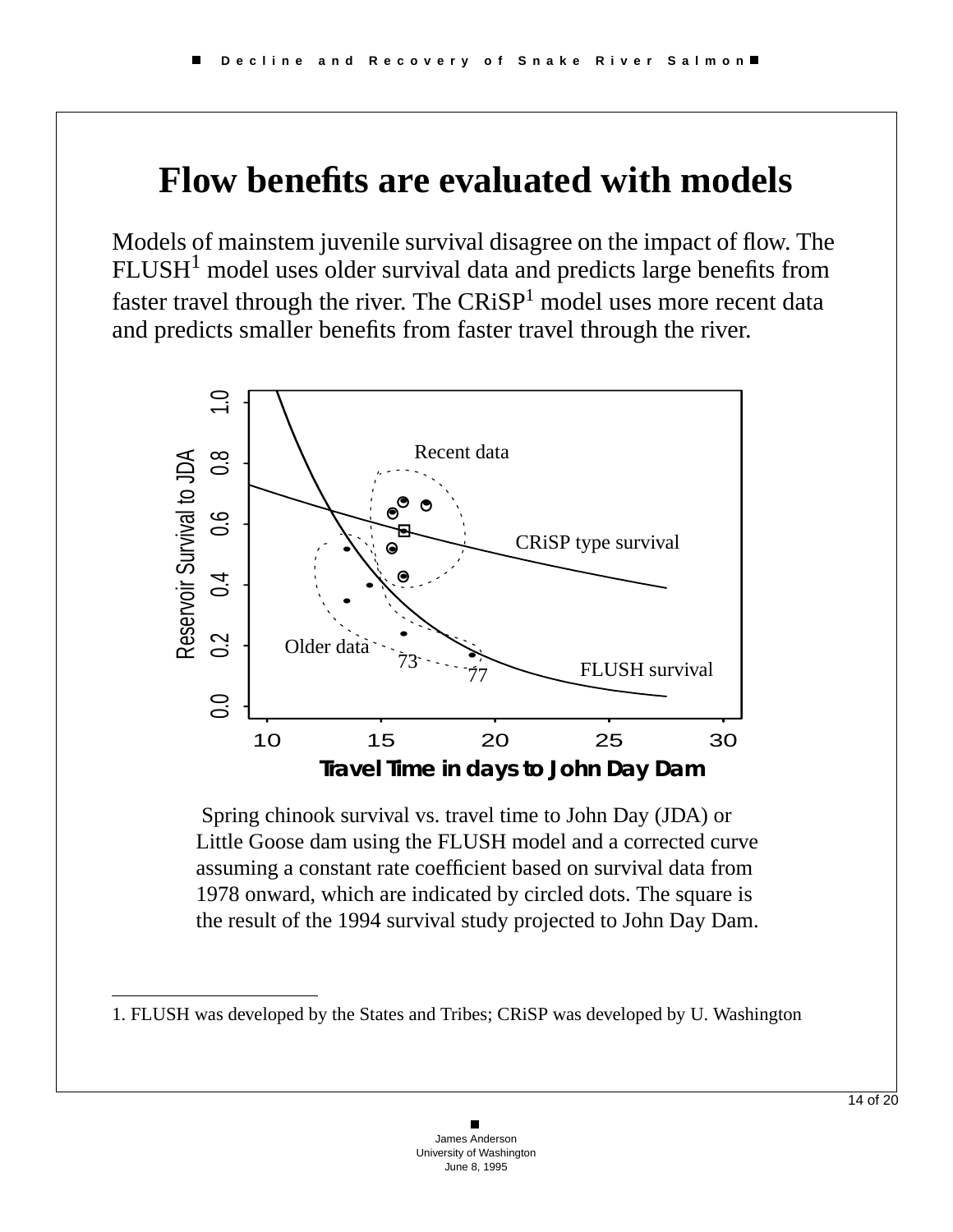## **Why are the models different**

Survival has improved in the river since the 70's. CRiSP considers the recent passage survival information from 80's onward. The strong travel time survival relationship in FLUSH is biased by early survival studies. The estimates of reservoir survival in FLUSH did not account for high dam passage mortality in the early years. As a consequence, the additional dam passage mortality was included in the reservoir survival biasing that information. Because of steady improvements in the hydrosystem, fish in-river passage survival has improved over the years. This is illustrated by plotting the mortality rate coefficient (lower values equate to higher survival) against year.



Rate coefficient estimates vs. year show improving survival over the years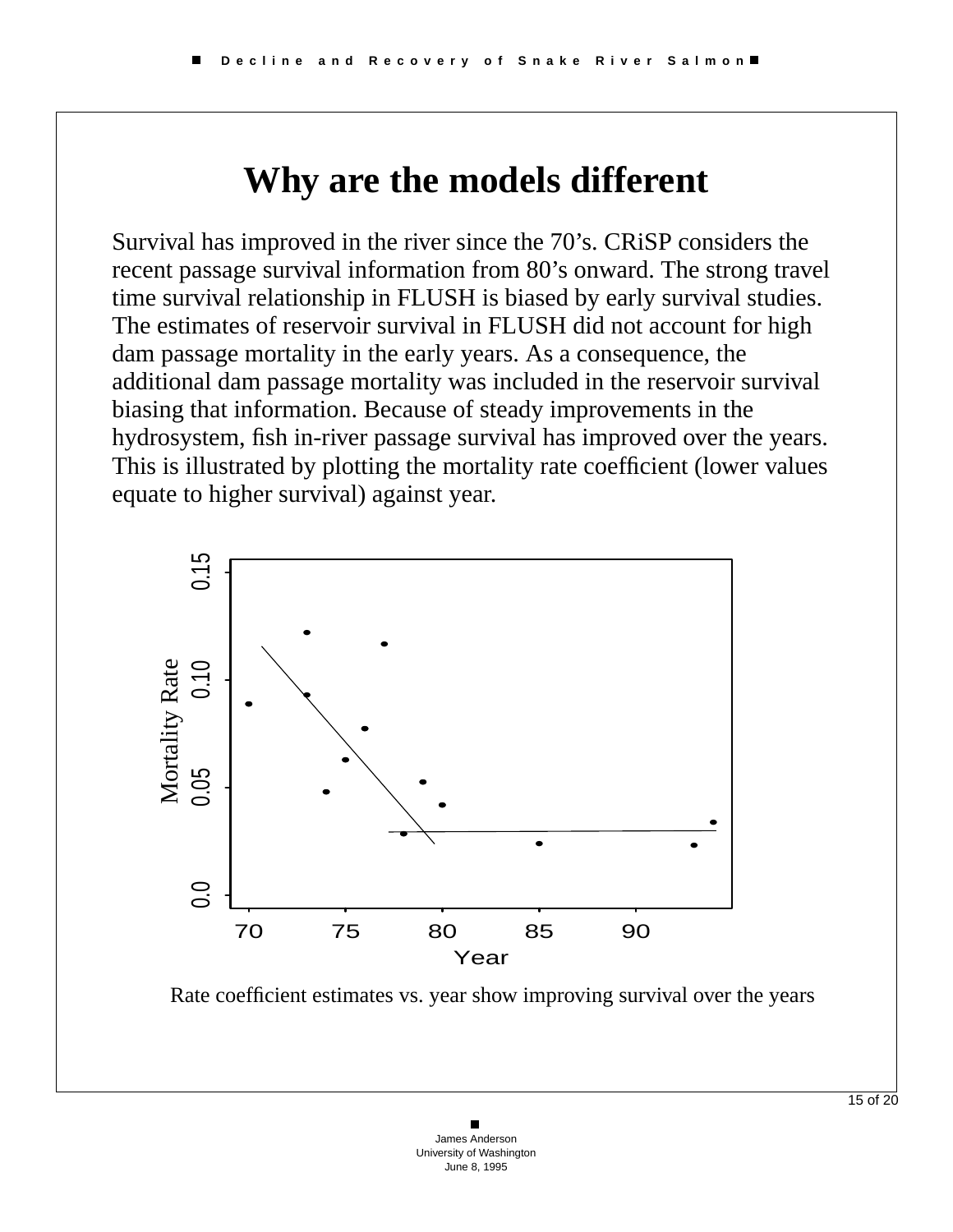## **High river survival is supported by studies**

CRiSP predictions of improved river survival are supported by independent studies.

- ① Spring chinook survival to Little Goose dam (LGS) in 1993 (CRiSP 70% vs. obs 78%) and Lower Monumental dam (LMO) in 1994 (CRiSP 65% vs. obs 66%)
- 2 Mid-Columbia spring chinook survivals from Methow to Priest Rapids dam (PRD). (CRiSP 45.1% and 46.8% vs. obs 47% and 47.3%)
- 3 Spring chinook survival from radio tag tracking of fish released below Bonneville dam (BON) (CRiSP 90% vs. obs. > 80%)



Validation sites used in the CRiSP salmon passage model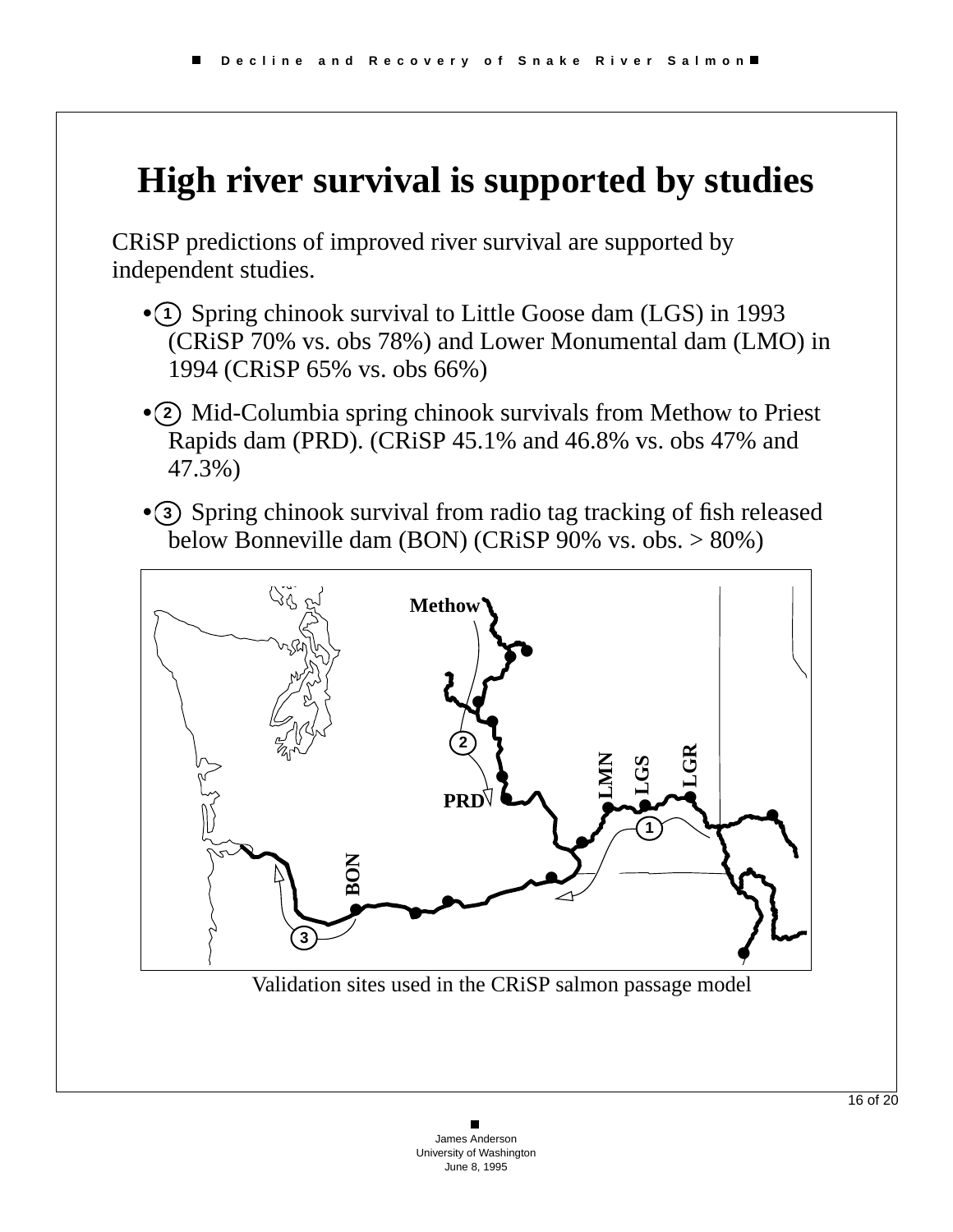#### **Spill as a recovery action**



- **•**Fish survival in spill passage is higher than in turbine passage
- **•**Spill increases gas supersaturation in tailwaters and reservoirs
- **•**Gas supersaturation in water kills fish in downstream of dams



CRiSP predicted survivals with spill produced gas levels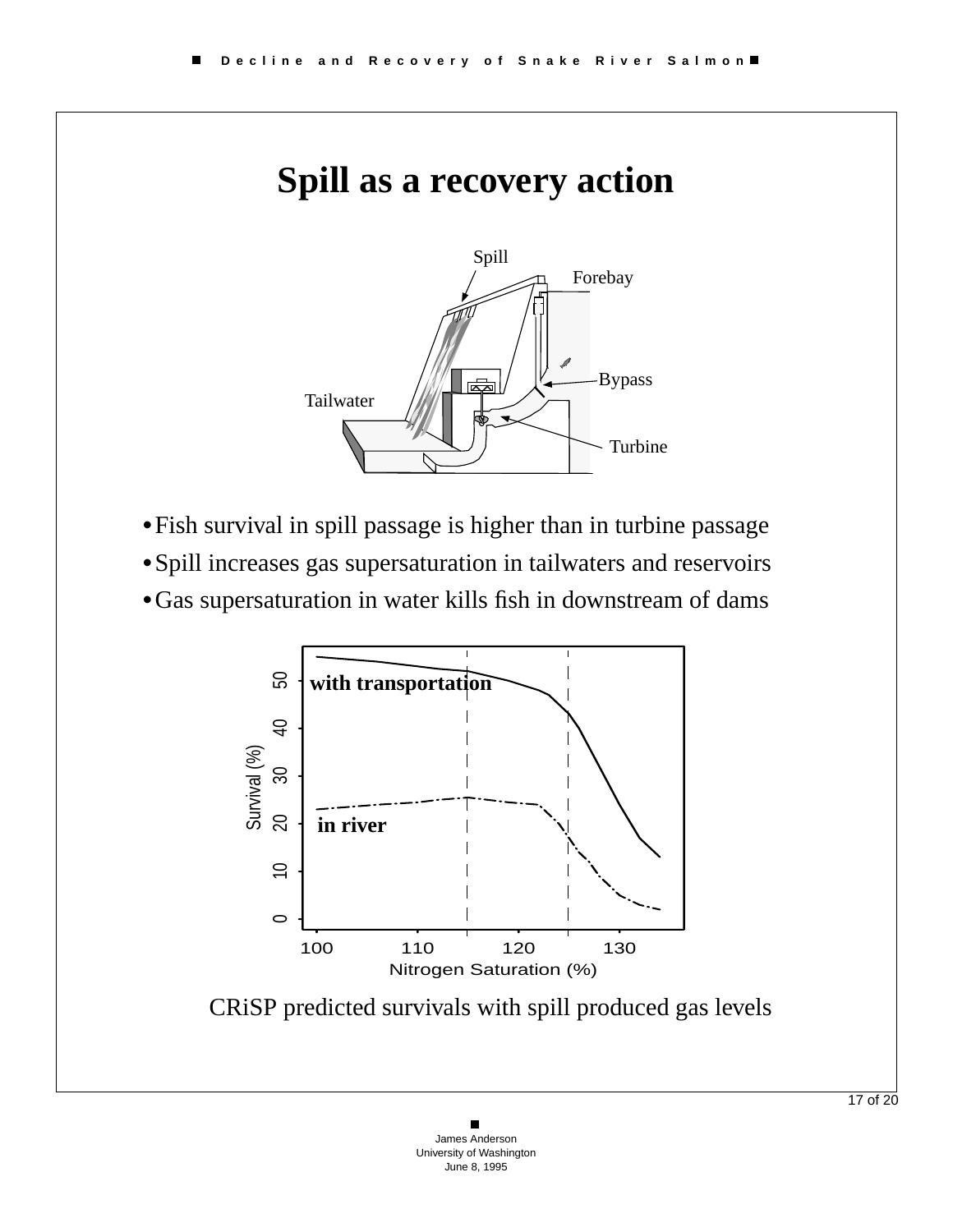# **Analysis of 1995 Snake River spill**

Information on flow, spill and total dissolved gas are available on the Columbia River Web pages and can be accessed through the Internet from http://www.cbr.washington.edu.

The impacts of the 1995 spill program were evaluated with the CRiSP mainstem passage model.

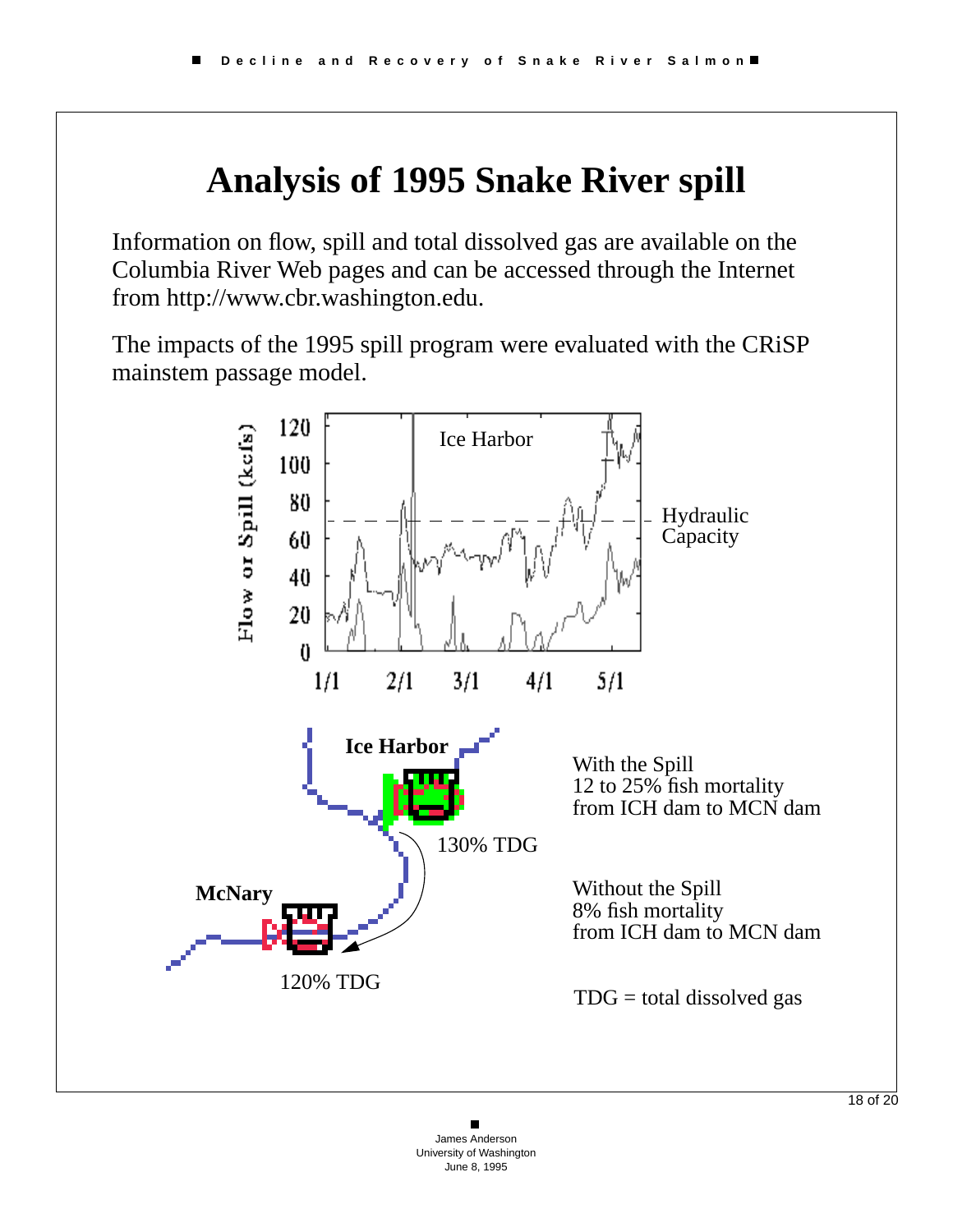## **CRiSP analysis of Recovery Plan benefits**

An analysis of mainstem recovery actions indicates the actions should have little impact on juvenile passage. In terms of additional adults returning to spawn, the actions will yield few additional fish over current operations.



**Table 1.** Smolt passage gains from three actions are expressed as the average number of smolts as modeled with a passage model CRiSP1.5 and the life cycle model, SLCM. Initial Snake River smolt migration is assumed to be one million spring/summer chinook.

| Action                               | <b>Survival to Below Bonneville</b> |                |      | <b>Survival to Spawner</b> |           |              |
|--------------------------------------|-------------------------------------|----------------|------|----------------------------|-----------|--------------|
|                                      | <b>Number</b>                       | <b>Percent</b> | Gain | <b>Number</b>              | Percent   | Gain         |
| <b>Base Case</b>                     | 554175                              | 55.417%        |      | 3310                       | $0.331\%$ |              |
| <b>Columbia Flow</b><br>$\mathbf{2}$ | 555891                              | 55.589%        | 1716 | 3330                       | $0.333\%$ | <b>20</b>    |
| <b>Drawdown</b><br>3                 | 555946                              | 55.595%        | 55   | 3332                       | $0.333\%$ | $\mathbf{2}$ |